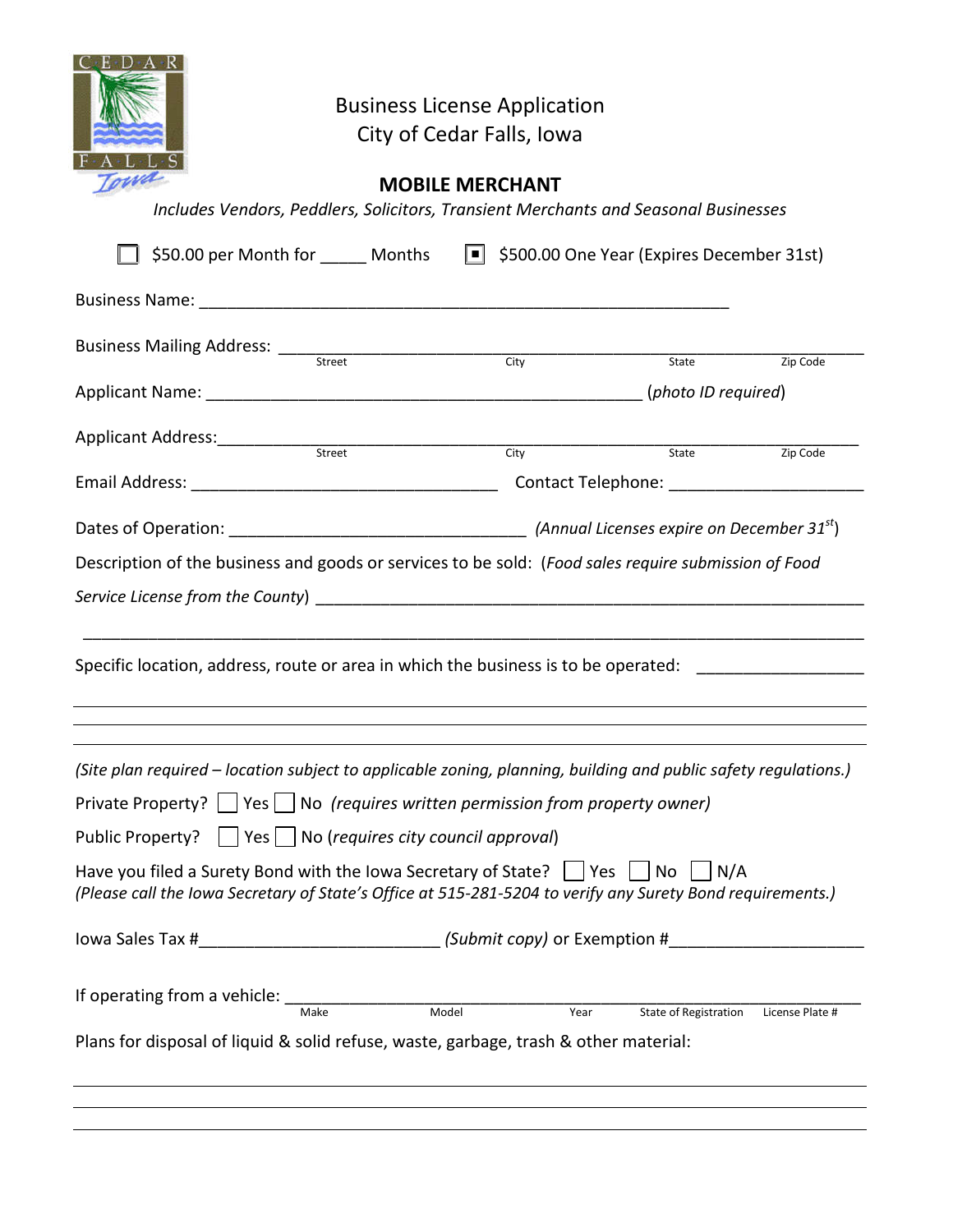## **Items needed to complete the application process:**

| Completed Business License Application.                                                                                                                                                                                                                            |
|--------------------------------------------------------------------------------------------------------------------------------------------------------------------------------------------------------------------------------------------------------------------|
| The full name, permanent address and phone number of the applicant, along with at least one form<br>of identification that includes a photograph of the applicant.                                                                                                 |
| If operating a motor vehicle as part of the mobile merchant business, proof of a current operator's<br>license.                                                                                                                                                    |
| A detailed description of the goods or services to be sold. (Include on Application)                                                                                                                                                                               |
| The business name and address as well as the addresses of all locations where the mobile merchant<br>business is proposed to be operated. (Include on Application)                                                                                                 |
| A detailed diagram and/or photograph of the mobile stand, cart, motor vehicle or other temporary<br>structure to be used for the mobile merchant business, as well as any signage to be used which signs<br>shall comply with Chapter 3 of the Code of Ordinances. |
| A detailed site plan diagram if proposed in a stationary location which shall include provisions for<br>patron parking.                                                                                                                                            |
| Written permission for use of the property from the owner if operating on private property or<br>approval by the city council if operating on public property.                                                                                                     |
| Proof of valid food service license(s) from the state and/or county health departments if<br>selling/handling food and/or beverages for human consumption.                                                                                                         |
| Copy of Iowa Sales Tax Permit.                                                                                                                                                                                                                                     |
| Copy of Certificate of Liability Insurance:<br>\$1,000,000 combined single limit with City of Cedar Falls and its employees named as additional<br>insureds against any liabilities that may arise in connection with the operation of the licensees.              |
| If operating from a vehicle, the make, model, year, state of registration and license number of the<br>vehicle. (Include on Application)                                                                                                                           |
| Plans for disposal of liquid and solid refuse, waste, garbage, trash and other material used in<br>connection with the mobile merchant business. (Include on Application)                                                                                          |
| Once approved, pay fee:<br>$$50.00$ per month<br>\$500.00 for the year (Expires December 31st)                                                                                                                                                                     |